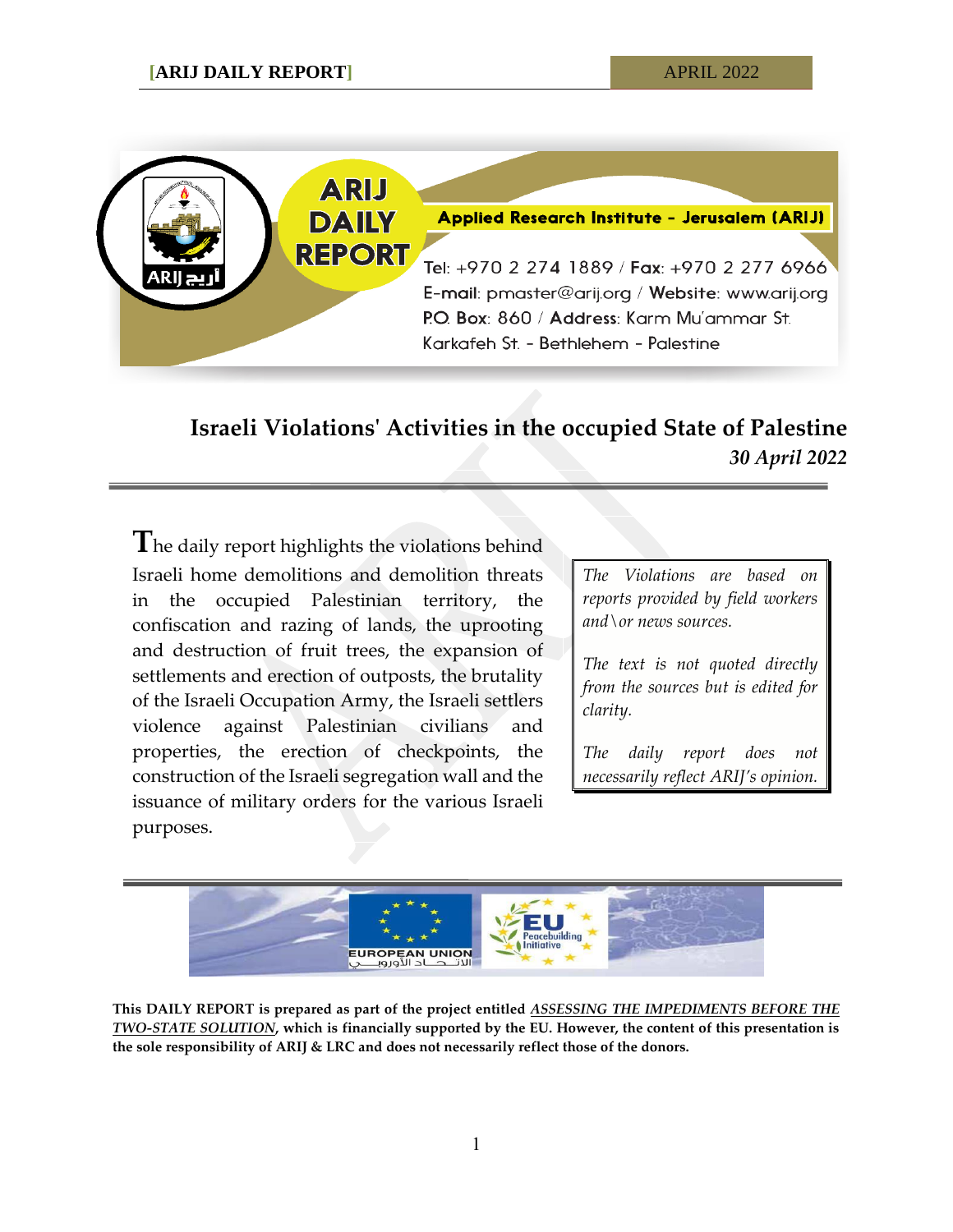## **Violations of the Israeli Occupation Army**

- Two Palestinians, a young man and a boy, were injured after Israeli occupation forces (IOF) fired live bullets at them during a raid on the West Bank village of Zababdeh to the south of Jenin city. One of them was hit with live bullets in the shoulder while the other was injured by shrapnel in his hand. (PALINFO 30 April 2022)
- Two young Palestinian men, Ahmed Zakarneh and Mohamed Zakarneh, from Qabatiya village were arrested by Israeli occupation forces (IOF) at a makeshift checkpoint near Tubas city. (PALINFO 30 April 2022)
- The Israeli occupation army (IOA) have imposed a total lockdown on Salfit City in the north of the West Bank. A large number of Israeli troops stormed Salfit City and raided homes at dawn after blocking all the entrances leading to it and setting up new checkpoints around it. The Israeli army closed all the roads leading to the City with mounds of dirt and rocks and isolated it from other West Bank areas. Israeli bulldozers also destroyed the city's main water supply line. Meanwhile, a large number of Israeli soldiers have also been deployed at the entrances leading to nearby towns and villages. (PALINFO 30 April 2022)
- Four Palestinians were injured by Israeli occupation forces (IOF) gunfire near the entrance of the West Bank village of Azzun. Scores of Palestinian youths confronted the IOF soldiers and hurled stones at them in response to the IOF's abusive practices against the people of Azzun village. (PALINFO 30 April 2022)
- Ten Palestinians were detained at dawn at Qalandia checkpoint on their way back home from al-Aqsa Mosque. The arrested young men were returning from prayer at al-Aqsa Mosque in Occupied Jerusalem before being stopped and detained at Qalandia checkpoint. (PALINFO 30 April 2022)
- A Palestinian man was shot dead by the Israeli occupation forces (IOF) in Azzun town, east of Qalqilya in the West Bank. The victim was identified as 27-year-old Yehya Adwan. The young man died of a bullet that pierced his heart. Adwan was an ex-detainee. The incident happened during confrontations between local youths and the IOF in the town. Later, the clashes escalated following the young man's death. (PALINFO 30 April 2022)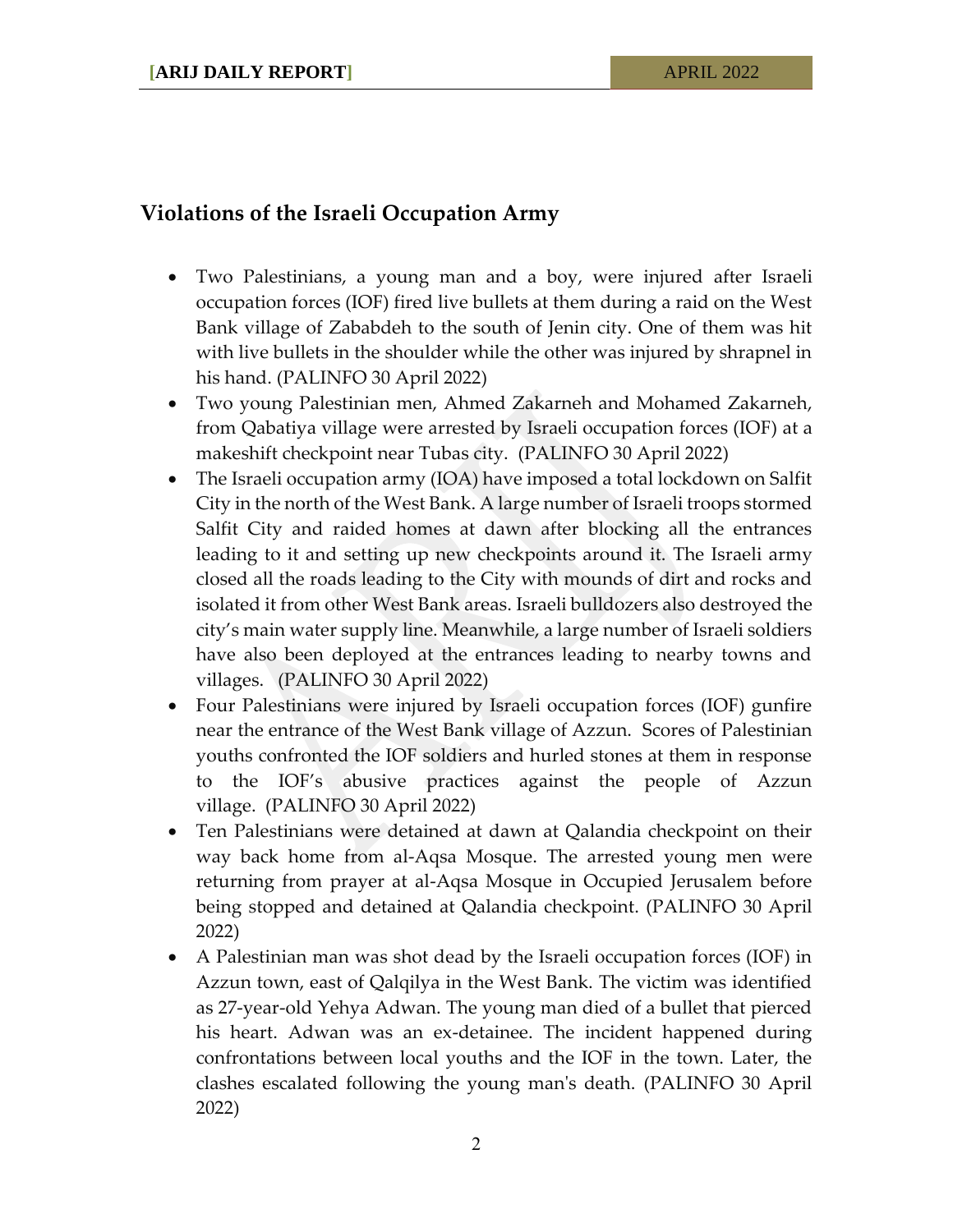- Israeli navy ships fired many live rounds at Palestinian fishing boats near the Rafah shore in the southern part of the besieged Gaza Strip. The navy chased the Palestinian fishing boats and fired many live rounds at them in addition to attacking them with water cannons. The attack did not lead to casualties but forced the fishermen back to the shore without being able to fish to provide for their families. (IMEMC 30 April 2022)
- Israeli soldiers abducted five Palestinians and injured two, including one child, from the northern West Bank governorate of Jenin. Several army jeeps invaded the Zababda town south of Jenin and attacked Palestinians who protested the invasion. The soldiers fired many live rounds, rubber-coated steel bullets, and gas bombs at the Palestinians, wounding a young man with a live round in the shoulder and another in the arm. After stopping them at a sudden military roadblock near Tubas in the northeastern West Bank, the soldiers abducted Ahmad Faleh Zakarna and Mohammad Walid Zakarna from Qabatia town south of Jenin. The soldiers also installed a roadblock near the al-Jarba village, south of Qabatia, stopped and searched many cars, and interrogated dozens of Palestinians while inspecting their ID cards. The soldiers fired many live rounds at Palestinian protesters who hurled stones and Molotov cocktails at the military vehicles invading Qabatia.(IMEMC 30 April 2022)
- Israeli occupation forces attacked and detained several Palestinians during a military incursion into the town of Qarawat Bani Hassan to the west of Salfit. Israeli forces closed the entrances to the town just before Iftar, the evening meal with which Muslims end their daily Ramadan fast at sunset, before raiding the town accompanied by special units. Forces raided and wreaked havoc in the homes of two residents in the town. Forces raided the home of local resident Sameeh Asi and detained him along with his three sons; of whom two are aged 15 and 16, after beating him and his eldest son Yousif; an ex-detainee. They also raided the home of Sameeh Asi and detained him and his two sons. Confrontations broke out between the Israeli forces and residents, during which forces fired rubber-coated steel bullets, stun grenades, and tear gas canisters toward residents, however, no injuries were reported. (WAFA 30 April 2022)
- At least two Palestinians were shot and injured during clashes that broke out with Israeli forces following the funeral procession of a 27-year-old Palestinian who was killed by the Israeli army's live-fire last night in the town of Azzun, near the city of Qalqilia. Israeli forces fired live ammunition, tear gas canisters, and stun grenades at Palestinian youth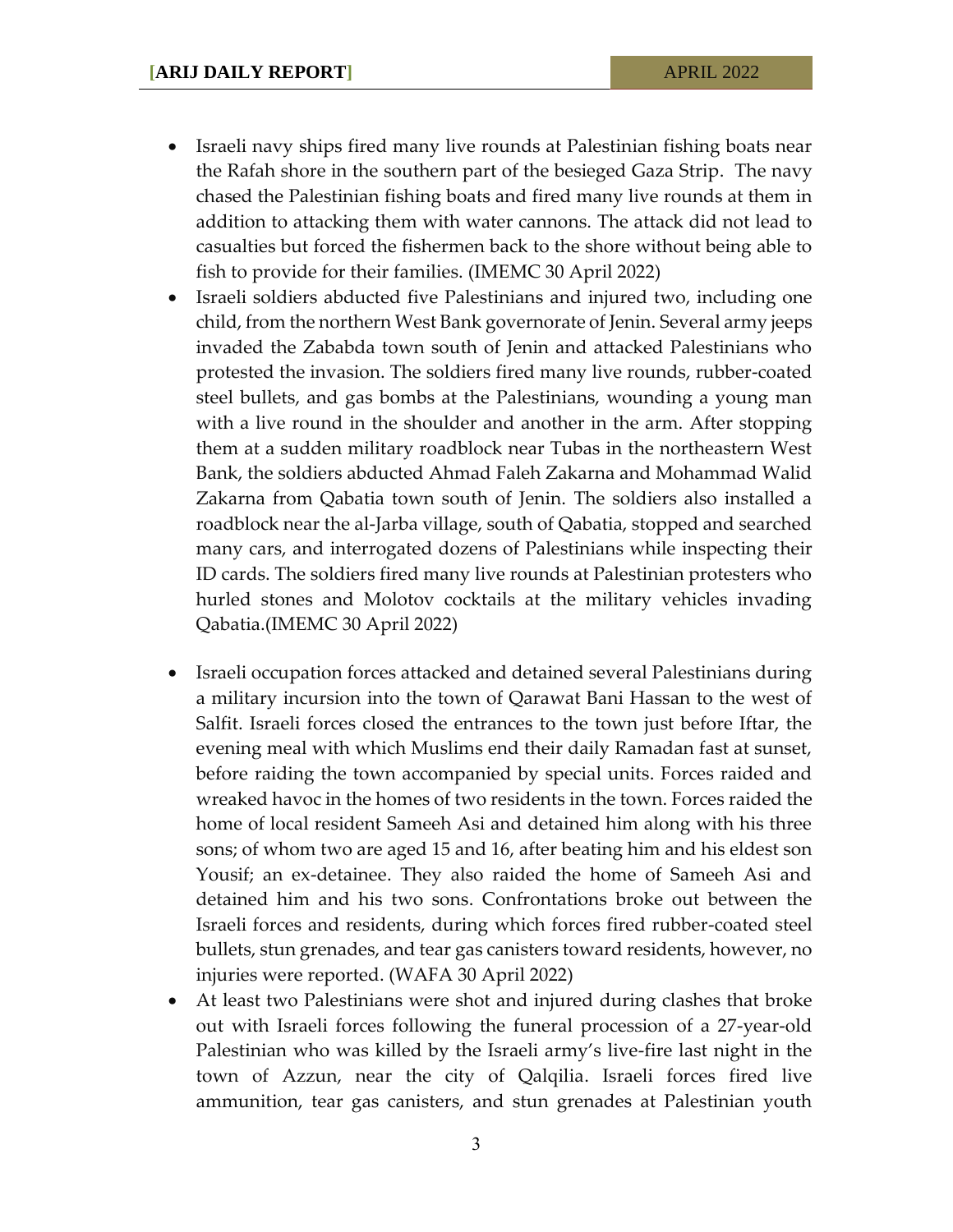during clashes that broke out in Azzun town, shooting and injuring two people in their lower extremities. (WAFA 30 April 2022)

 Ten Palestinian young men were arrested by the Israeli occupation forces at Qalandia checkpoint, at Jerusalem-Ramallah road. The ten young men were on their way back home to the West Bank coming from occupied Jerusalem after performing prayers at the Al-Aqsa Mosque in the city. The ten were taken to an unknown destination by the Israeli occupation authorities. (WAFA 30 April 2022)

## **Israeli Settler Violence**

- Two Palestinian brothers were injured today after being attacked by Israeli settlers in the village of Wadadi, near the town of Samu in the occupied West Bank province of Hebron. A group of Israeli settlers broke into the village and let their dogs attack Imad and Saleh Abu Awwad, two brothers and local residents, causing them injuries. (WAFA 30 April 2022)
- A group of Israeli settlers attacked with stones a bus carrying Palestinian passengers in the French Hill neighborhood in occupied Jerusalem. The settlers pelted stones and empty bottles at the bus, smashing its windshields and causing minor injuries among the passengers. (WAFA 30 April 2022)
- Two Palestinians were injured after Jewish settlers attacked As-Samou' village south of the West Bank city of Hebron. The settlers broke into the village and unleashed their dogs at the villagers injuring both Imad and Saleh Abu Awwad. The Jewish settlers grazed their sheep and livestock on the land of the Palestinian citizens. Furthermore, the Israeli occupation forces (IOF) arrested a foreign activist while he was in the village, claiming that he attacked an IOF soldier. (PALINFO 30 April 2022)
- Several Palestinians were injured after a group of Jewish settlers attacked a bus carrying worshipers on their way back home from al-Aqsa. The settlers threw stones and empty bottles at the bus, causing heavy material damage. A number of worshipers were also injured during the attack. (PALINFO 30 April 2022)
- Israeli colonizers attacked a bus filled with worshipers heading to the Al-Aqsa Mosque in occupied Jerusalem, wounding several Palestinians. The Palestinians came in a bus from Nazareth city before the colonizers attacked the bus while driving near the French Hill in Jerusalem. The colonizers hurled stones and empty bottles at the bus, shattering many windows and